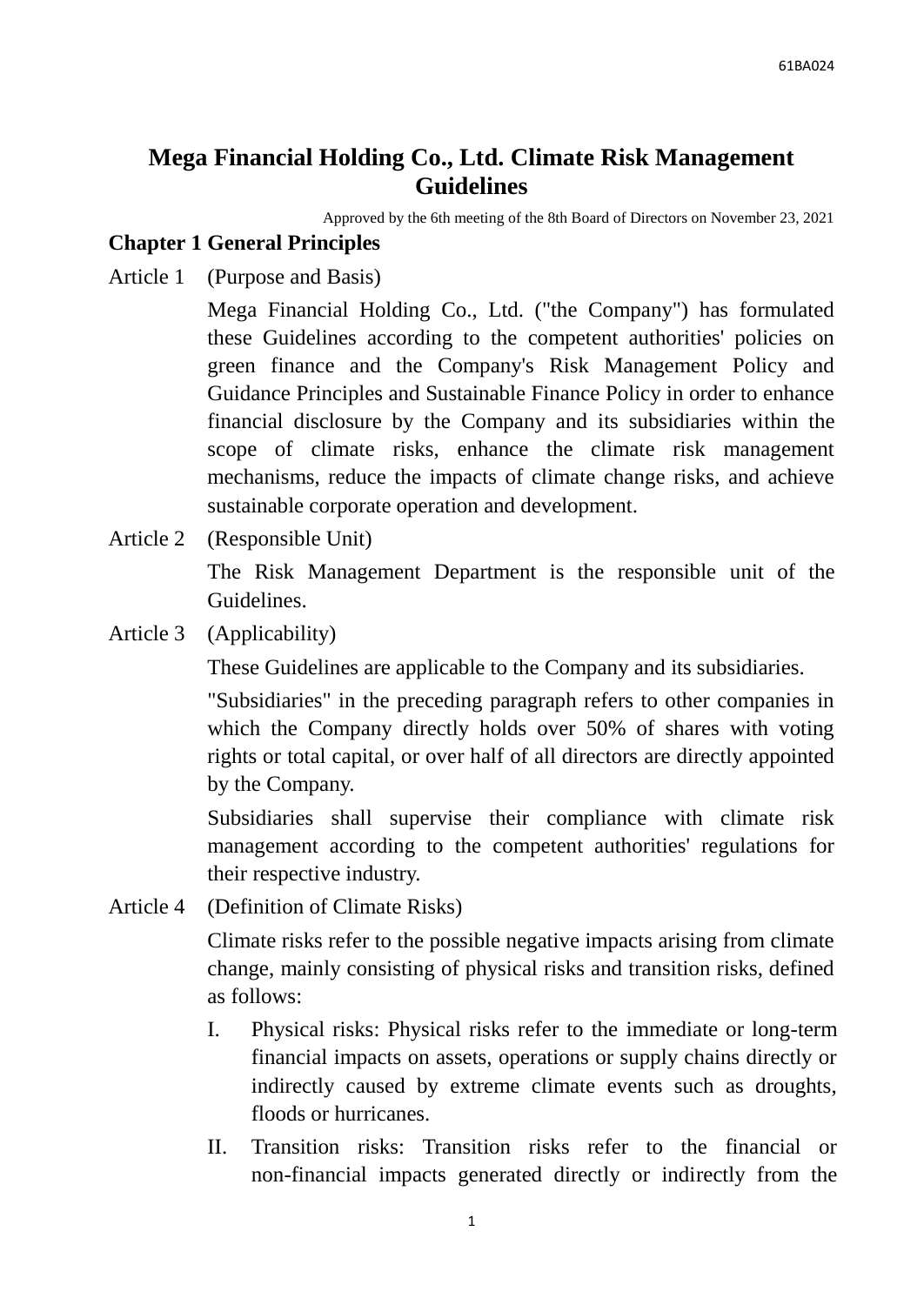transition process to a low-carbon economy, in response to the changes in policies, laws, technologies or markets.

Article 5 (Definition of Greenhouse Gas)

Greenhouse gas refers to  $CO_2$ , CH<sub>4</sub>, N<sub>2</sub>O, HFCs, PFCs, SF<sub>6</sub>, NF<sub>3</sub>, and any other gas as announced by the central competent authority.

The definitions of the scopes of greenhouse gas emission are as follows:

- I. Scope 1: Direct emissions from a company's own facilities.
- II. Scope 2: Indirect emissions from purchased electricity, heat, or steam for the company's own use.
- III. Scope 3: Emissions from sources other than the ones owned or controlled by a company.

#### **Chapter 2 Governance**

Article 6 (Duties of the Board of Directors)

The duties of the Company's and subsidiaries' Boards of Directors or their subordinate climate committees are as follows:

- I. Review climate policies and strategies, and supervise the implementation of indicators and goals related to climate.
- II. Incorporate climate risk factors into strategies and plans, including the identification and assessment of impacts on strategies and plans from climate-related risks and opportunities.

The Board of Directors should recognize the risks associated with a business operation and monitor the results of such operation, and bears the ultimate responsibility for ensuring that an appropriate and effective internal control system is established and maintained.

Article 7 (Duties of Management)

The Company and its subsidiaries shall formulate policies, management systems and monitoring indicators for climate risk management, and regularly review the implementation outcome.

Management shall appoint the relevant responsible units or work teams to implement climate-related tasks, establish management mechanisms, adopt response measures under different circumstances, and regularly report to the Board of Directors, Risk Management Committee or climate-related committee.

#### **Chapter 3 Strategy**

Article 8 (Climate Strategies)

The Company and its subsidiaries shall identify the short-term,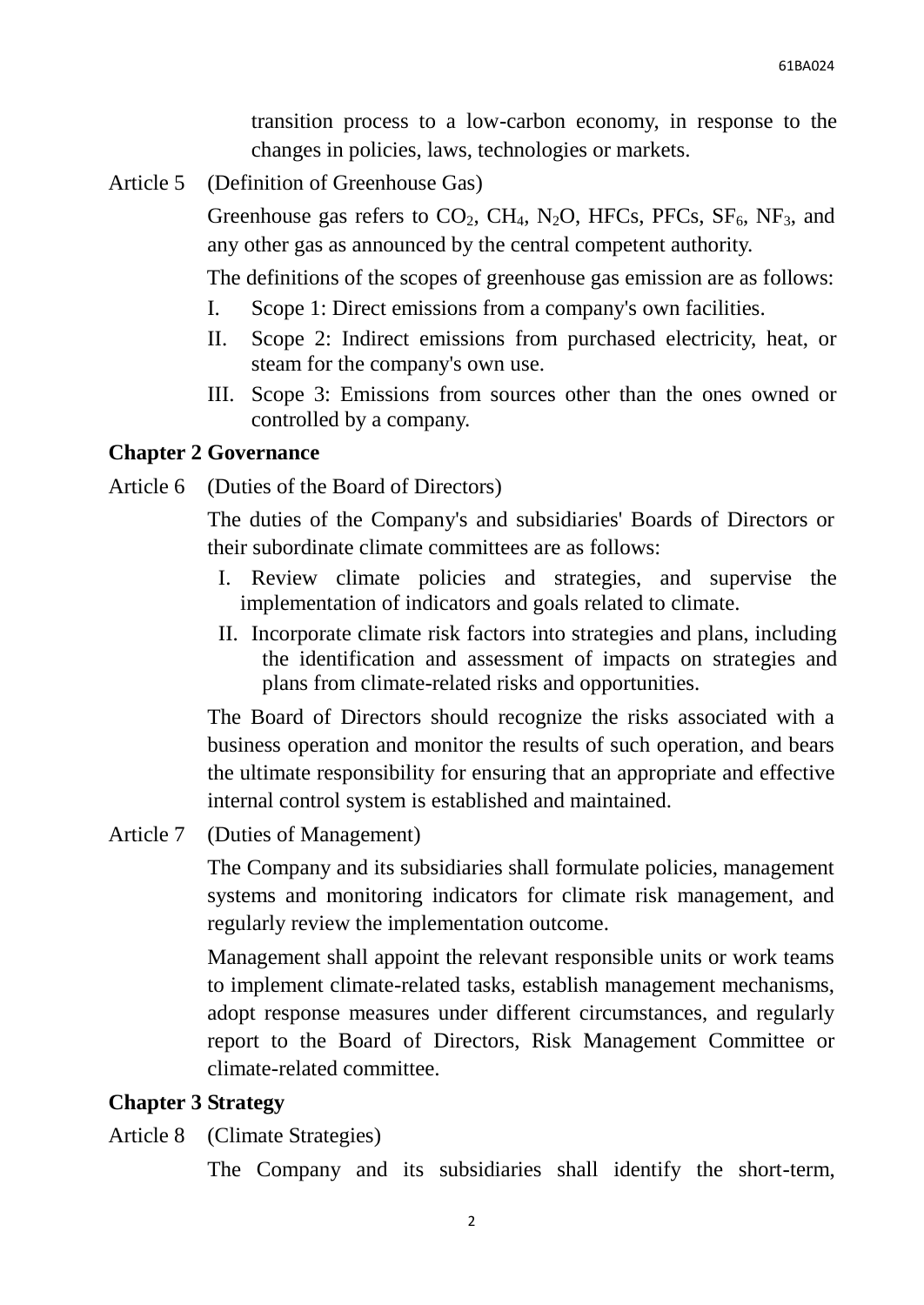mid-term and long-term climate risks and opportunities, analyze the operational and financial impacts on business operation, products and services and operating costs and revenue, and formulate response strategies and measures, prioritizing those involving high risks.

Article 9 (Climate Scenario Analysis)

The Company and its subsidiaries may introduce, in stages, climate risk scenario analysis or stress testing adapted to the characteristics of their internal operations. They shall consider the impacts of climate change, select the appropriate scenarios for physical risks and transition risks, and assess qualitatively or quantitatively the abilities of strategies related to business operations, products and services to respond to climate risks and opportunities.

#### **Chapter 4 Risk Management**

Article 10 (Risk Management Framework)

The Company and its subsidiaries shall refer to the three lines of defense framework of internal control and divide the duties of each unit to implement matters related to climate risk management.

Article 11 (Risk Management Procedures)

The Company and its subsidiaries shall establish an appropriate climate risk management mechanism based on the characteristics of their operations and scale, and implement the following matters:

- I. Identify, assess, monitor, manage, and report climate risks and opportunities before and after implementing investment, financing and relevant financial operations via negative list or assessment indicators.
- II. Gradually consider and incorporate climate risk factors into existing risk management procedures such as credit, market, operation, liquidity, and other risks.
- Article 12 (Response Strategies for Climate Risks)

The Company and its subsidiaries shall adopt response strategies for the climate risks they face, such as risk aversion, mitigation, control, capacity, and transfer.

Article 13 (Climate Risk Assessment)

The Company and its subsidiaries shall plan the assessment of climate risks, including physical risks and transition risks:

I. Physical risks: They shall assess the degree of impact from climate risks on the regions where the domestic business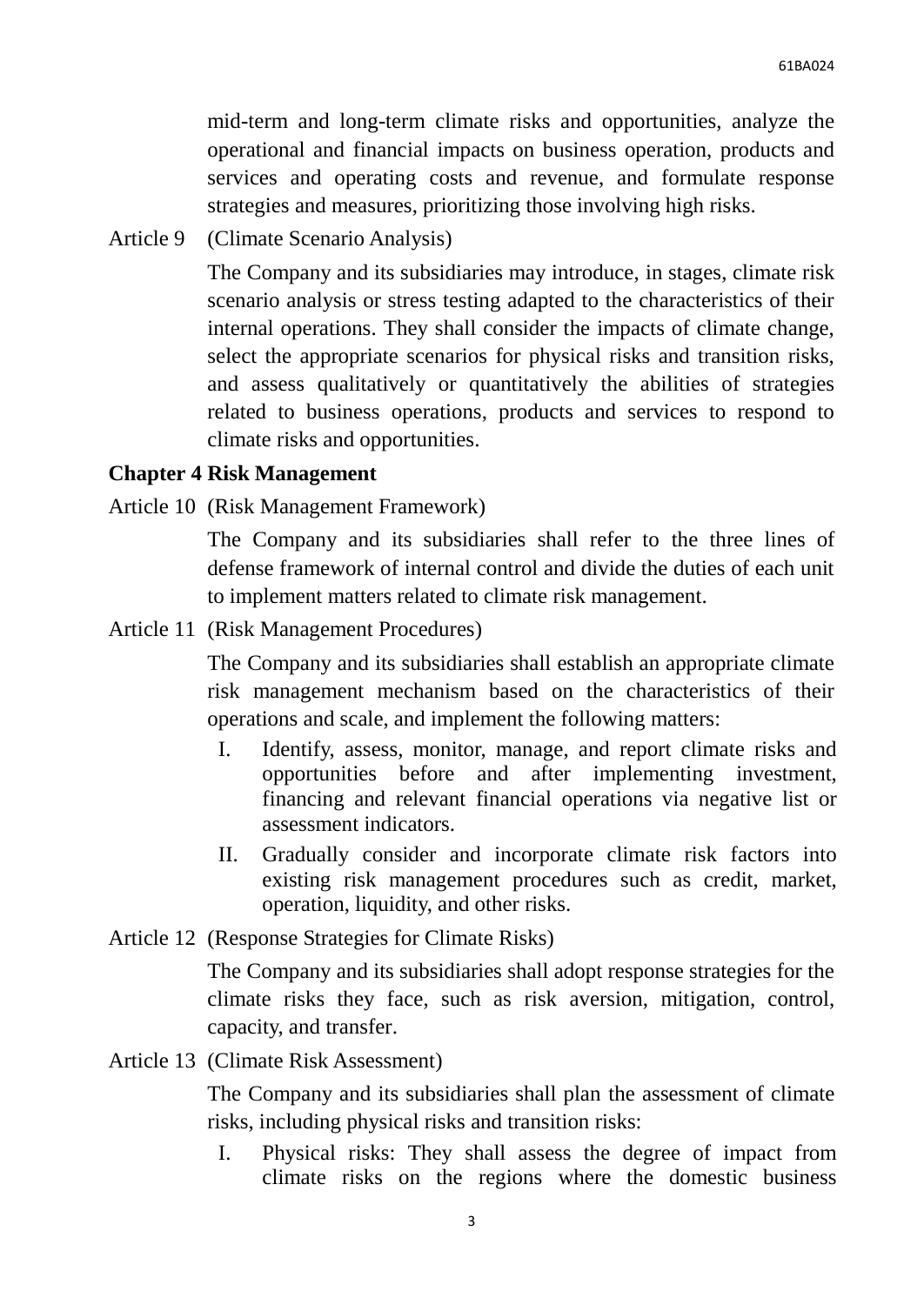locations and assets held such as investments, loans, and underwriting are located in order to analyze the immediate and long-term risks and risk tolerance. They shall refer to information published by governmental agencies, research institutions, or other financial companies for information on regional climate risks.

II. Transition risks: They may establish different rules of levels of risks to assess transition risks as the basis for enhancing the effectiveness of the implementation of the climate risk review and monitoring mechanism.

Risk levels shall at least be categorized into two levels, i.e. high risk and normal risk, or more.

The regional climate risks and industry or corporate risks in the preceding paragraph may have their risk levels defined according to the definitions of Mega Holdings, governmental agencies, international organizations such as the IPCC, SBTi, and SASB as well as based on the company's business types and characteristics.

## **Chapter 5 Indicators and Goals**

Article 14 (Indicators of Climate Risks and Opportunities)

The Company and its subsidiaries shall gradually establish key indicators for the measurement and management of climate risks and opportunities, including but not limited to greenhouse gas emissions, pollutant and waste emissions, water resource recycling or water usage, and renewable energy usage based on the scope in order to measure the outcome of climate-related operations.

They shall gradually establish indicators for the impacts from climate risks based on the short-term, mid-term or long-term financing or relevant financial activities. The indicators shall be linked to credit risk exposure, equity, liability, and trade positions. In addition, they shall assess the percentage of high carbon emission assets of total assets.

Article 15 (Goals of Climate Risks and Opportunities)

The Company and its subsidiaries shall gradually establish qualitative or quantitative goals of climate risks and opportunities that meet the competent authorities' regulations or the scale of business. These goals shall serve as benchmarks to measure short-term, mid-term and long-term climate-related operations.

Article 16 (Disclosure of Climate Information)

The Company and its subsidiaries shall regularly disclose information